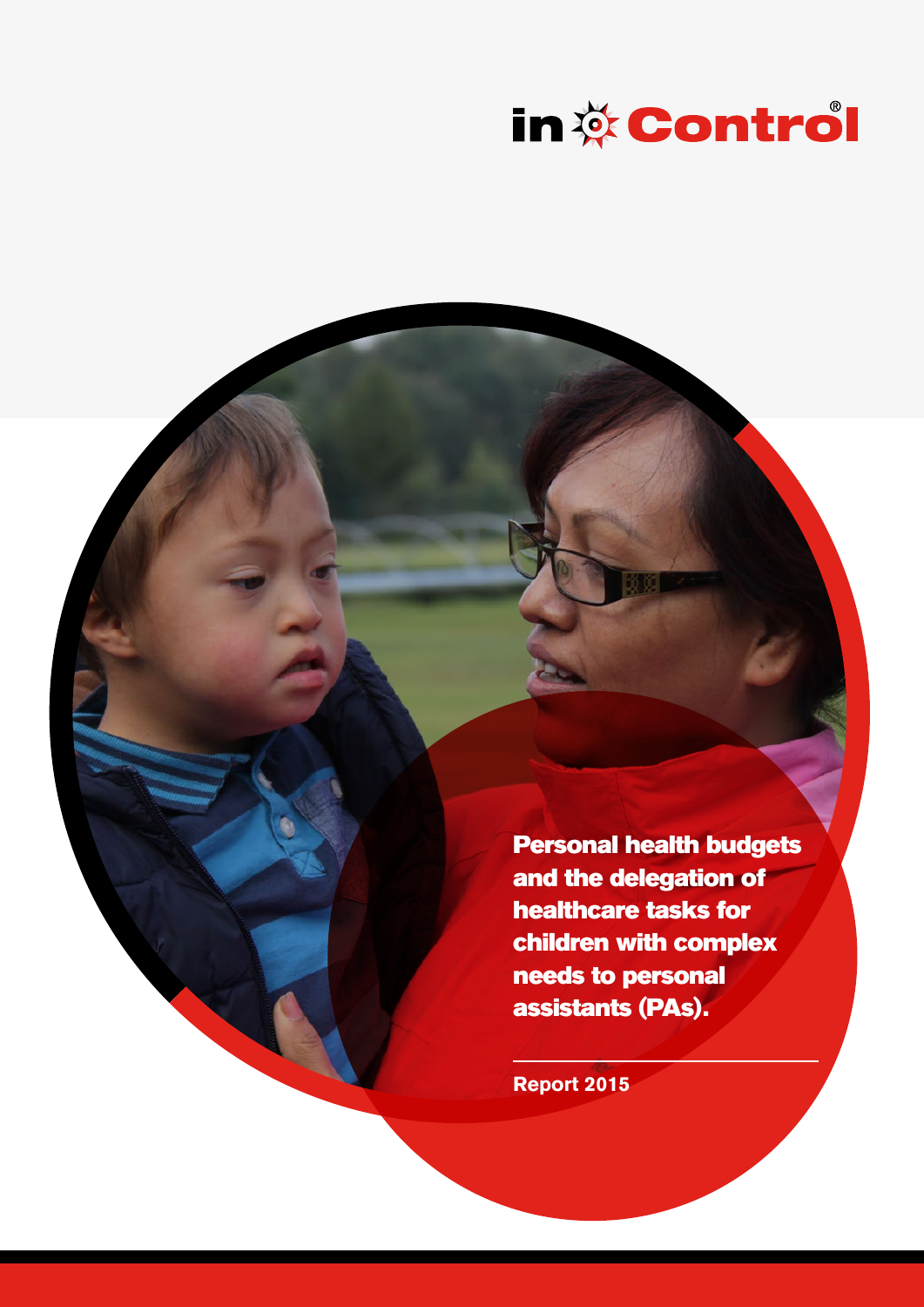### **What is Delegation?**

Delegation is the process by which you, (the delegator) allocate clinical treatment and or care to a competent person (the delegatee).

Informed by RCN (RCN), NRCeSLDACSP

### **Why Delegate?**

Delegation of some clinical health care tasks to a PA can be highly beneficial including delegation of tasks related to care and support for children with complex care needs. PAs are often able to respond in a timely manner to needs, they may have developed a very good understanding of the person they care for, and have particular skills in communicating with them. Their skills, knowledge and availability can make them ideally placed to carry out delegated tasks.



### An Introduction

Personal health budgets and the delegation of healthcare tasks for children with complex needs to personal assistants.

**This document considers issues relating to the delegation of healthcare tasks to personal assistants (PAs). It outlines the key roles, responsibilities and key considerations to ensure the effective delegation of health tasks as part of a personal budget and that all decisions are made in the best interests of the child.**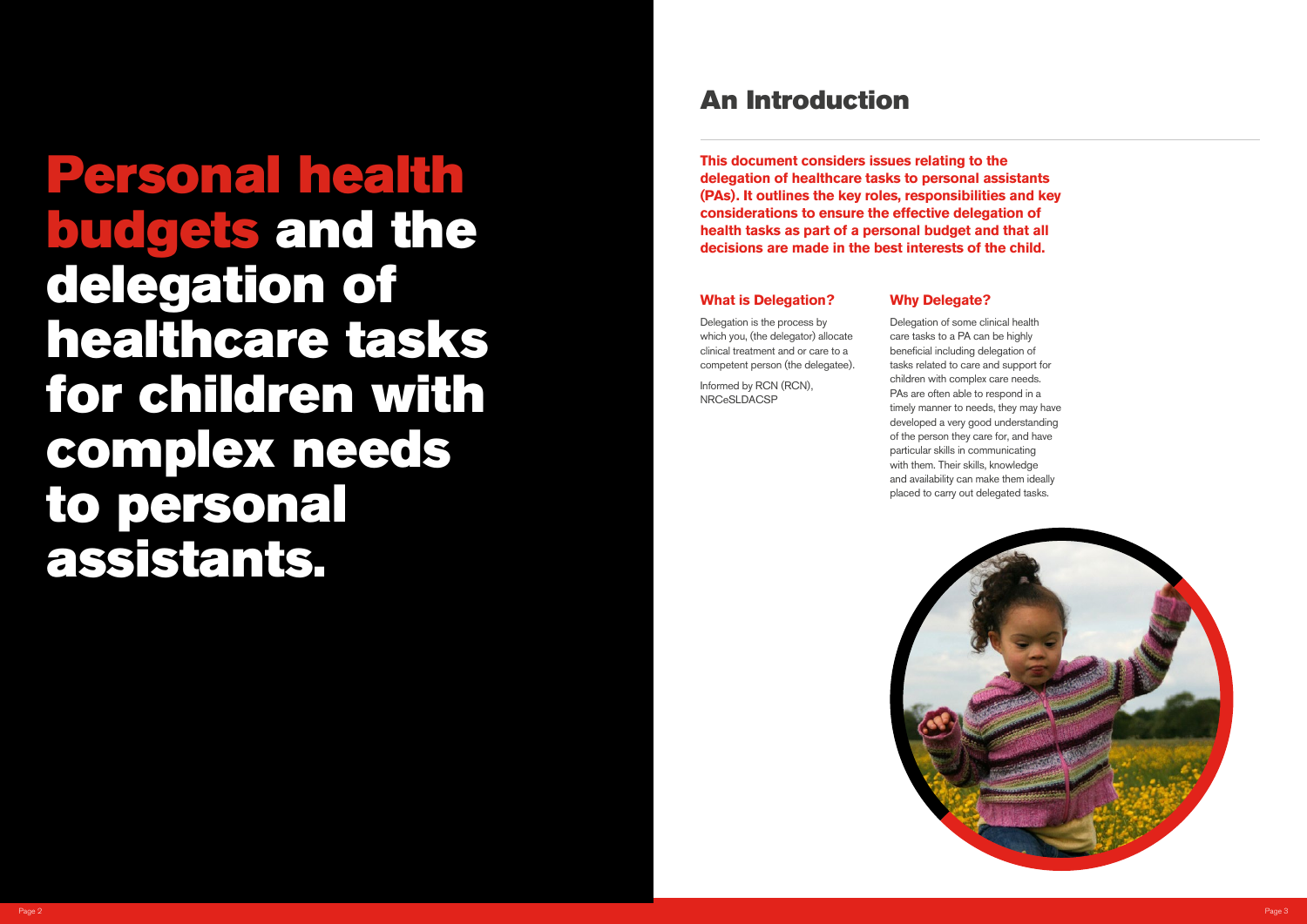**Process of delegation**

### **Decisions in relation to delegation will be based on the nature and complexity of the task.**

The risk here is limiting the staff who can respond by long and complex training rather than a clinical mistake being made due to complexity of the task. However, it should be noted that some tasks, may have different training and accountability issues due to the setting it is delivered in, for example, a PA employed to deliver care in school will come under the schools medication policies and the administration of medicine in schools guidance.<sup>1</sup>

Decisions in relation to delegation will be based on the nature and complexity of the task. At one of the end of the spectrum, there will be clinical tasks that are unsuitable for delegation, because of the nature of the task or the circumstances relating to it, and at the other, some lower level tasks will only need instruction in safe use and simple awareness training rather than formal delegation. For example, basic awareness training in how to recognize and treat a hyperglycemic episode is well established in schools across the UK.

It is not appropriate for parents to train PAs on clinical tasks even where they feel competent to do so. It must be made very clear to parents and families about the value of robust clinical training from professionals and those lower level tasks they are able to train PAs to do must be clearly identified by the healthcare professional working with the family.

#### **Accountability.**

Delegation of clinical tasks needs careful consideration within the care planning process.

When delegating work to others. registered practitioners have a legal responsibility to have determined the knowledge and skill level required to perform the delegated task. The registered practitioner is accountable for the decision to delegate the task. The support worker is accountable for accepting the delegated task, as well as being responsible for his/her actions in carrying it out as long as the support worker has the skills, knowledge and judgment to perform the delegation, and that the delegation of task falls within the guidelines and protocols of the workplace, and the level of supervision and feedback is appropriate.<sup>2</sup>

CCGs have a responsibility to ensure delegation of clinical tasks is resourced in the budget or identified within an existing contract.

#### **Framework for Delegation.**

A framework for delegation, with clear protocols for all those involved, is essential for safe and appropriate delegation. Key roles and responsibilities within the delegation process are set out below to help organisations formulate local protocols. RCN guidance<sup>3</sup> makes it clear that 'any delegation of clinical tasks to unregistered health and non-health qualified staff must be undertaken within a robust governance framework.

# When is Delegation Required?<br>
When is Delegation Required?<br>
Process of delegation



<sup>1</sup> Supporting Pupils at School with Medical Conditions DfE September 2014

<sup>&</sup>lt;sup>2</sup> RCN consideration to mental capacity act

<sup>&</sup>lt;sup>3</sup> Managing children with health care needs: delegation of clinical procedures, training, accountability and governance issues RCN 2014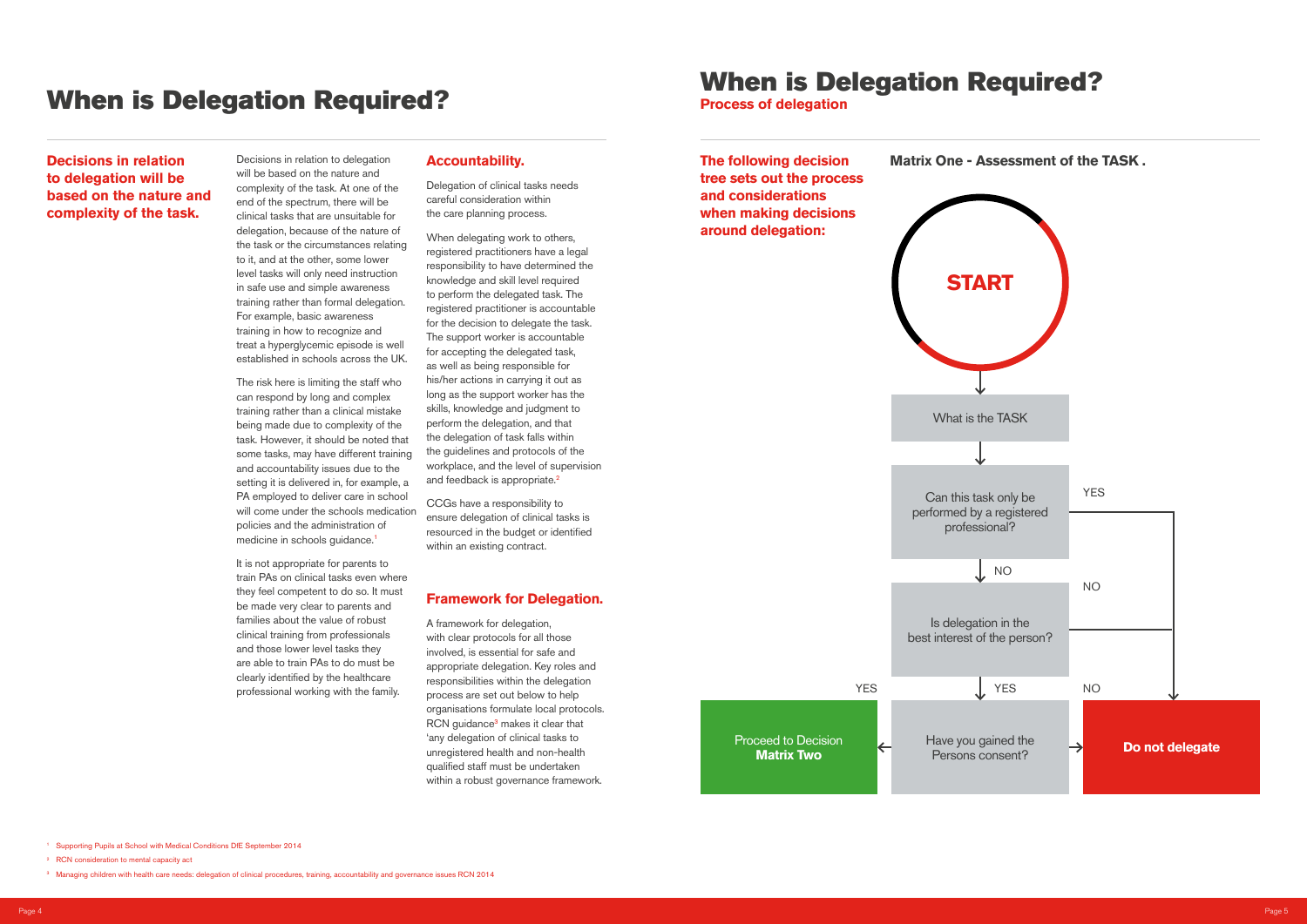#### **There are 3 key stages once a decision to delegate has been made:**

- 1. Initial training and preparation
- 2. Assessment and confirmation of competence
- 3. Confirmation of arrangements for on-going support, updating of training and reassessment of competence

- **Commissioner**
- Care plan Coordinator
- Delegator

Roles and responsibilities will vary depending on local structure but, to ensure that delegation is a safe and successful part of a personal budget, there are key actions and responsibilities for everyone involved in the local delivery of PBs.

#### **This is likely to include the:**

This should include access to protocols and clinical policies, training materials, clinical supervision and local framework for the scope of delgation.

The above roles will sit within one or more organisations. These organisations will be responsible for the governance and assurance

- Personal health budget holder/employer
- Personal assistant

Key responsibilities are listed below. These should be built into local policies, commissioning specifications, agreements and job descriptions. The list is not all-inclusive but aims to give a clear framework of the key responsibilities and governance for all involved in delegation.

- Commissioning the care coordination and delegation roles within robust service specifications which details the roles outlined below and ensuring the post holders have a clear understanding of roles and responsibilities of their role.
- Maintaining robust contract management oversight on providers to ensure the service specification of the care plan coordinator role and the delegation provider role continue to be met throughout the contract.

- 
- 
- 

#### **Governance and Assurance.**

The employing organisation must ensure that individuals employed on their behalf to assess, delegate and train must have support and robust guidance from their employers.

### **Commissioner's role and responsibilities.**

Commissioners have overall responsibility for the commissioning of a safe and robust system for assessments, delegation and delivery of delegated health care tasks.

#### **This includes:**

#### **Care coordinator Role.**

- To have the correct skills and knowledge to undertake assessments of children and families including the specific skills and competencies in the assessment of children including child development
- To ensure that care plan coordinators assessments fully identify the healthcare tasks that require delegation including a formal assessment as to whether the delegation of the task is in the best interest of the child (that there has been a robust risk and benefit assessment completed around the proposed delegation including an assessment of the stability of the child, the complexity of the task being delegated, and the expected outcome of the delegation (NMC Delegation)).
- To ensure that funding is included in the plan to cover the cost of appropriate delegation training and support as outlined below and insurance for Personal Assistants (and where necessary nurses) to carry out delegated tasks included in the plan.
- To put in place a robust evaluation plan to ensure delegation is appropriate and supported to the standards below.
- To arrange clinical support plans that fully meet the role set out below, including 24 hour support for clinical issues that arise in the care package.
- To participate in providing clinical guidance on the skills and attributes required to safely enable recruitment of personal assistants who are able to be trained in the tasks to be delegated.
- To ensure that roles and responsibilities are clearly identified and understood.

# When is Delegation Required?<br>Process of delegation

#### **Matrix Two - Assessment of the PA.**



## **Roles and Responsibilities**



#### **Box 1:**

#### **Feasibility**

Feasibility includes consideration of time constraints, resources, capabilities and cost.

#### **Box 2:**

#### **Knowledge, skills and training**

Determine whether the PA has sufficient knowledge, skills and training bearing in mind the following:

- Has the PA been trained to carry out the task?
- When was the training last given?
- Has the task changed since training and has training been updated?

#### **Box 3:**

#### **Competence and Confidence**

When considering if the PA is competent and confident to carry out the task, note the following:

- Does the personal health budget holder/employer view the PA as a suitable person to carry out the task?
- Do you believe the PA to be competent and confident to carry out the task?
- Does the PA consider themselves to be confident and competent to carry out the task?
- Does the PA recognise the limits of their competence and authority, and know when and where to seek help?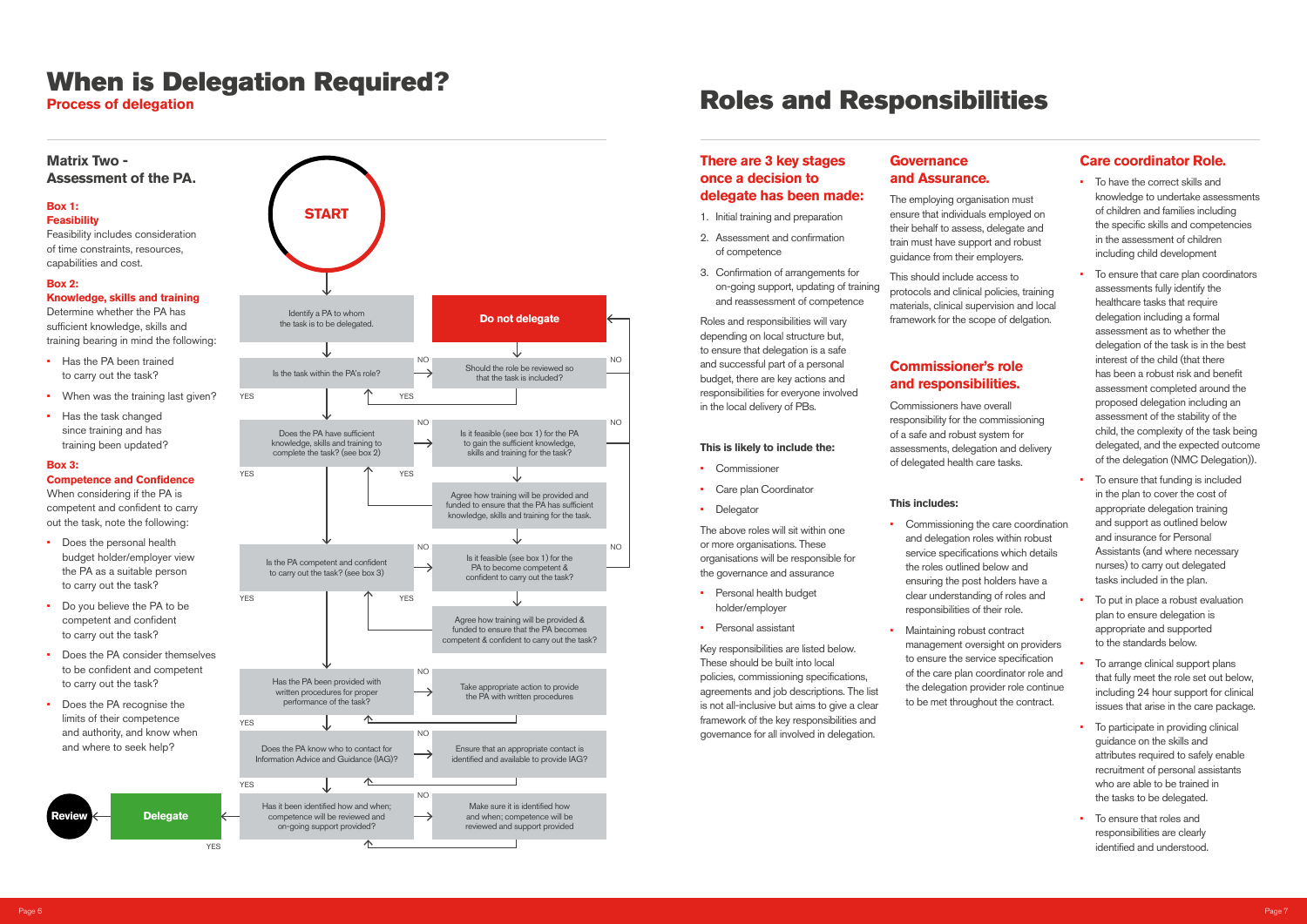## Roles and Responsibilities

**Continued**

- To ensure that there is support available locally for personal health budget holders acting as individual employers to support them in their employer responsibilities. This should include writing job descriptions and person specifications, interviewing and identifying appropriate PAs for their needs.
- To ensure that there are systems in place to provide suitable access to support and advice to PAs in relation to delegated health care tasks including where these activities are outside normal working hours.

**The care coordinator role includes key responsibilities and duties in relation to the child's care plan and is responsible via their provider organization to the holder of the commissioning role for the execution of those duties. Registered practitioners employed to deliver aspects of the plan also have responsibilities, including to their professional registration body.**

#### **The Delegator**

This could be the same person as the care coordinator for some or all of the tasks.

#### **To have in place clinical supervision. The delegator has the following responsibilities:**

- To fully identify the healthcare tasks that require delegation including:
- Formally assessing that the delegation of the skills are in the best interest of the child.
- That there has been a robust risk and benefit assessment completed around the proposed delegation including an assessment of the stability of the child, the complexity of the task being delegated, and the expected outcome of the

delegation (NMC Delegation).

- Provide up to date copies of care plans and risk assessments and training records to the budget holder
- Provide copies of identified clinical policies to the budget holder
- Provide feedback to care coordinator / commissioner on the above
- To use the organisations robust procedures, risk assessments, documentation and robust training systems to underpin delegation.
- Provide certified child specific, task specific competency training underpinned by robust training and competency sign off systems including policies and references.

#### **This training should include-**

When the personal health budget holder is the employer, they are subject to relevant employment law. This includes a legal responsibility to ensure their employee remains safe. In carrying out this responsibility, the employer should consider any training needs along with health and safety issues. If more than five people are employed, a health and safety policy is needed.<sup>8</sup>

- Relevant anatomy and physiology
- **Psychological implications** and approaches
- Specific steps involved in the task
- Complications and trouble shooting
- Record keeping
- Associated skills i.e. hand washing
- Assessing that the PA recognizes the limits of their competence and authority and knows when to seek help.
- Provide or arrange for each child, sustainable 24/7 telephone support and advice from registered health care professionals skilled in children's complex health care for all PAs who deliver complex care which includes specific delegated health care tasks
- Provide supervision to those that care has been delegated to on a minimum of 3 monthly basis
- Deliver training to respond to newly identified care needs within 24 hours Monday to Friday ex bank holidays
- Write and keep updated clinical care plans, escalation plans, risk assessments and training records
- Support evaluation of delegated activity by care coordinator
- Raise any concerns about the appropriateness of any delegated

health care task directly with care coordinators and if required escalate concerns to the commissioner

- To have in place clear care plans and risk assessments and escalation plans for all the delegated tasks which are up to date and relevant to the budget holder's child.
- To support the supervision of PA's to ensure they are undertaking delegation in the manner they were trained
- To ensure the PA appropriate records of the tasks they have undertaken. • To seek advice from the registered To not use the training received for other children with similar needs without specific agreement and training from the delegator.
- delegator if concerned about any PAs abilities to deliver the delegated care
- To ensure the PA has regular clinical supervision as identified in \*\*\*
- To ensure insurance is in place for the PA to carry out delegated health care tasks
- To raise with care coordinator and if required commissioners any concerns about the quality of work by or availability/capacity of the delegation provider

Personal Health budget holder employer responsibilities (with support as identified within the care plan).

People taking on employment responsibilities should be supported with information, advice and training. The NHS service providing the personal health budget should ensure good quality support is available and direct people to it.

- To take part in competency training and to sign to acknowledge readiness and competence and confidence to accept the delegated tasks.
- To undertake delegated healthcare tasks within the training given and the care plan and escalation plans that have been provided.
- To record delegated care given in a clear and contemporaneous manner.
- To seek advice and support from the employer and delegator if clinical concerns arise or the

- 
- 
- 
- 
- 
- 

Personal assistants (PA's) can be employed either by the personal health budget holder, or by a third party organisation such as a health care agency or voluntary organisation. A personal health budget holder may choose to employ a PA through a direct payment. In the majority of cases, PAs are not eligible to be treated as selfemployed as the nature of their work does not meet the criteria set by HMRC.

- To the personal health budget holder – under civil law the PA has a duty of care and is accountable for their actions and omissions when they can reasonably foresee that they would be likely to injure people or cause further discomfort or harm (e.g. if a PA failed to report that a person had fallen out of bed). The PA could also be dismissed for being in breach of their contract of employment.
- To the public  $-$  under criminal law, if a PA were to physically assault a client they could be held accountable and could be prosecuted under criminal law.

People employing PAs should consider insurance for employment related issues. The cost of appropriate insurance should be included within the personal health budget. Employers should ensure they speak to their insurer's help line regarding any specific circumstances, as indemnities are dependent on the budget holder taking and following advice on any issue affecting their PAs.

### **Budget holder role and responsibilities.**

**Consideration must be given to the following four areas:**

- **1. Recruitment.**
- When recruiting staff, to have due regard to the candidates ability to learn the required skill and to seek advice and support in this regard as required.
- To include in the Job Description the responsibilities outlined below for the PA

#### **2. Training.**

- To ensure adequate time is allowed for all the responsibilities outlined in the PA role
- To ensure that each PA has received training and both the trainer and PA have signed to say they are satisfied that the PA has the competence and confidence to deliver the delegated care.
- To sign the delegation document as employer of the PA to identify as employer satisfaction with the PAs competency and confidence to carry out the delegated task.
- To not ask the PA to go outside the scope of their training
- To not ask the PA to deliver complex care tasks without competencies

• To ensure the PA has up to date competencies

#### **3. Supervision and Governance.**

#### **4. Personal assistants' (PAs) Individual role and responsibilities.**

PA comes across something not covered in training

- To take part in clinical supervision at a minimum of 3 monthly intervals
- To cease undertaking tasks and to seek retraining if the PA is unclear about any aspect of the delegated tasks.
- To not undertake tasks that the PA has not been trained for or to exceed the limits specified in the delegation of the task.
- To keep copies of records of training and expiry dates
- To seek retraining for delegated tasks 6 weeks prior to expiry.
- To raise concerns about delegation training and on-going support with the employer.

#### **Although PAs are not currently regulated by statute, they remain accountable for their actions in the following ways:**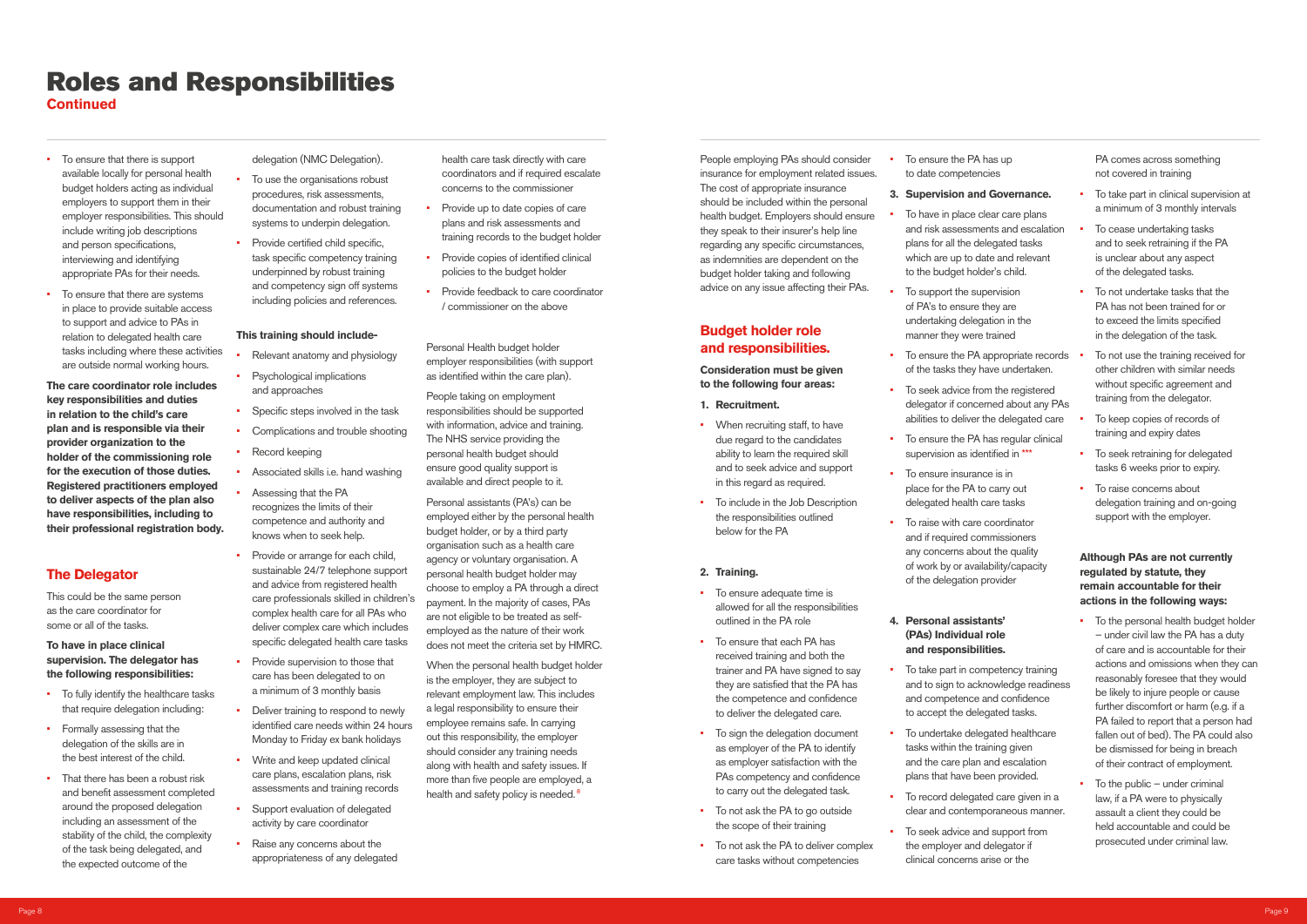**For some children, young people and their families, personal budgets have significant advantages.**

The need for delegation of nursing tasks does not prevent care packages being offered. However it does require all involved in the commissioning, setting up, provision and ongoing support to these packages to be clear about their roles and responsibilities.

We hope that this paper will help our colleagues working to support children, young people and families to make good use of the opportunities offered by personal health budgets, and that this guidance helps remove some of the issues and challenges that have in the past slowed down and in a few cases blocked the development of personal health budget funded support packages.





## Conclusion